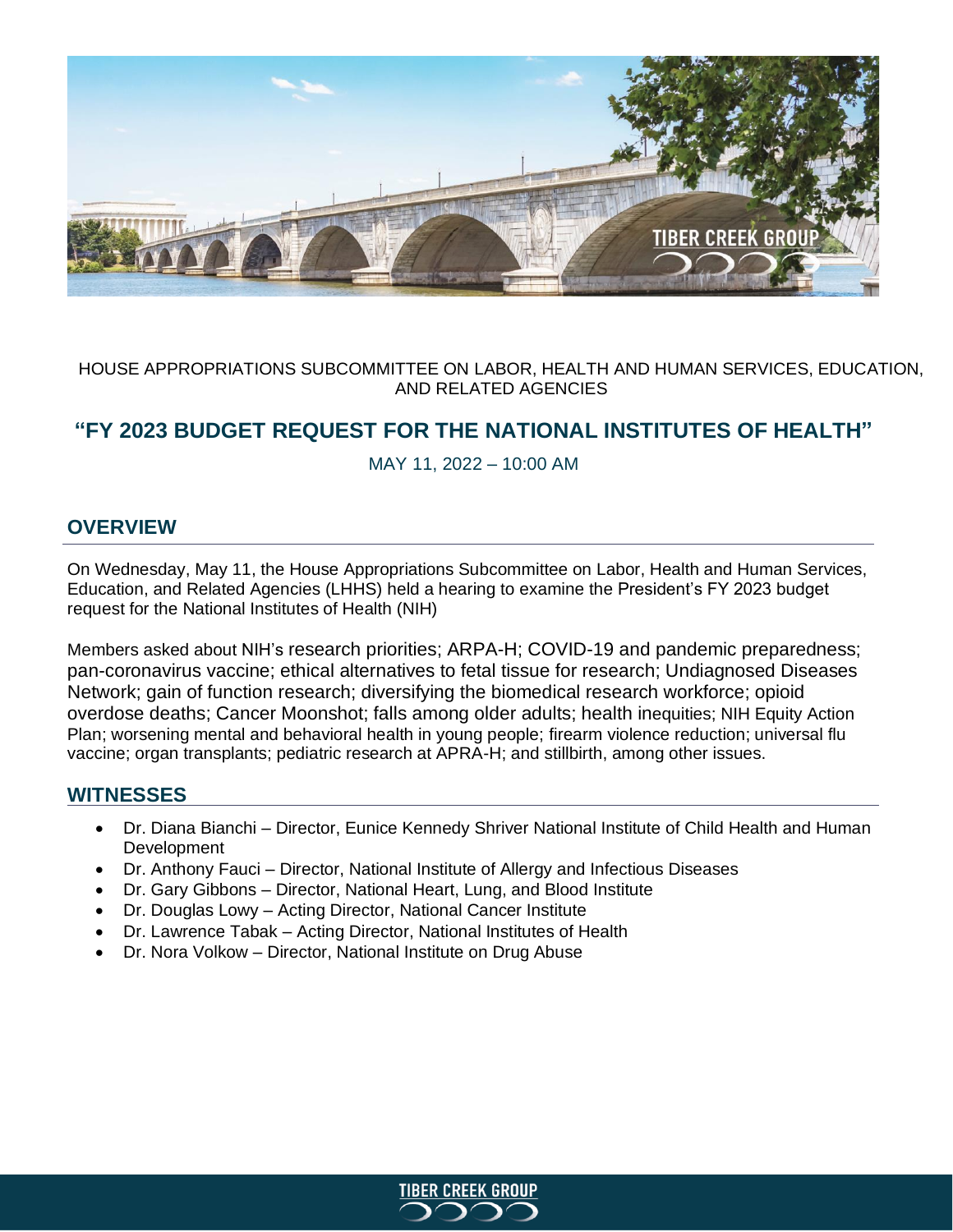# **QUESTION AND ANSWER SUMMARY**

### **Rep. Rosa DeLauro (D-CT) – What are the determining factors in setting NIH research priorities? Is there an emphasis on large scale initiatives? What happens to research in important areas of health that are not included in large scale initiatives or ARPA-H? How do we determine progress in these initiatives?**

Dr. Tabak – It's a balance that needs to be struck. In recent years, there has been an emphasis on large scale investment because the scientific opportunity presented itself due to new technologies or emerging areas of concern. In each instance, the institutes prioritize their efforts based on whether the science is ready to move forward, what the public health need is, and whether or not the portfolio that they currently sustain is sufficient to move the field forward. Each institute and center has a strategic plan and they work with their national advisory council to make sure that work that is supported aligns with those strategic plans.

#### **Rep. DeLauro – What do we believe is being left behind and not being included in the large scale initiatives?**

Dr. Tabak – Our success rate overall is roughly 20%. Historically, we have observed that meritorious applications come in at least through the top one-third so the difference between the 20% and the 33% represents what's being left behind. Those are studies that are certainly worthy of support but with finite resources, prioritization has to occur.

#### **Rep. DeLauro – Why did NIH's success rate decline from 20.6% in 2020 to 19% in 2021 despite a funding increase of \$1.3 billion? What is NIH doing in 2022 to avoid another year of decline in the success rate?**

Dr. Tabak – The success rate is simply the number of applications that are funded divided by the number of applications that we receive. In FY 2021, we received an unprecedented number of applications. This increase is largely what drove the modest decrease in the success rate. We can't control the number of applications that we receive.

# **Rep. Tom Cole (R-OK) – What is the \$4 billion that we allocated for ARPA-H going to do?**

Dr. Tabak – Our first step is going to be to build out the administrative infrastructure of the organization. We will draw upon some of the equities that are used across HHS such as the electronic system for grants. The search is underway for the inaugural director, who is a presidential appointee . Our charge at the moment is to focus on the administrative issues. We will certainly bring in a small group of senior operational people focused on the operational side. However, no program managers driving the science will be recruited until the director is in place.

#### **Rep. Cole – What is the funding rate at the National Cancer Institute for applications as compared to NIH district-wide? How promising is the science in cancer going forward?**

Dr. Lowy – The funding rate at the NCI currently is 11% pay line for experienced investigators and 16% for early-stage investigators. Last year, thanks to the generosity of Congress, we were able to give more awards than we have ever given before. Funding has gone up by 25% for experienced investigators over the last four years and about 60% for early-stage investigators. There has been a substantial increase in applications to NCI. This is very good news and is a reflection of the optimism that people have of being able to make progress in cancer. However, a direct consequence is that there is a decrease in the pay line and the success rate.

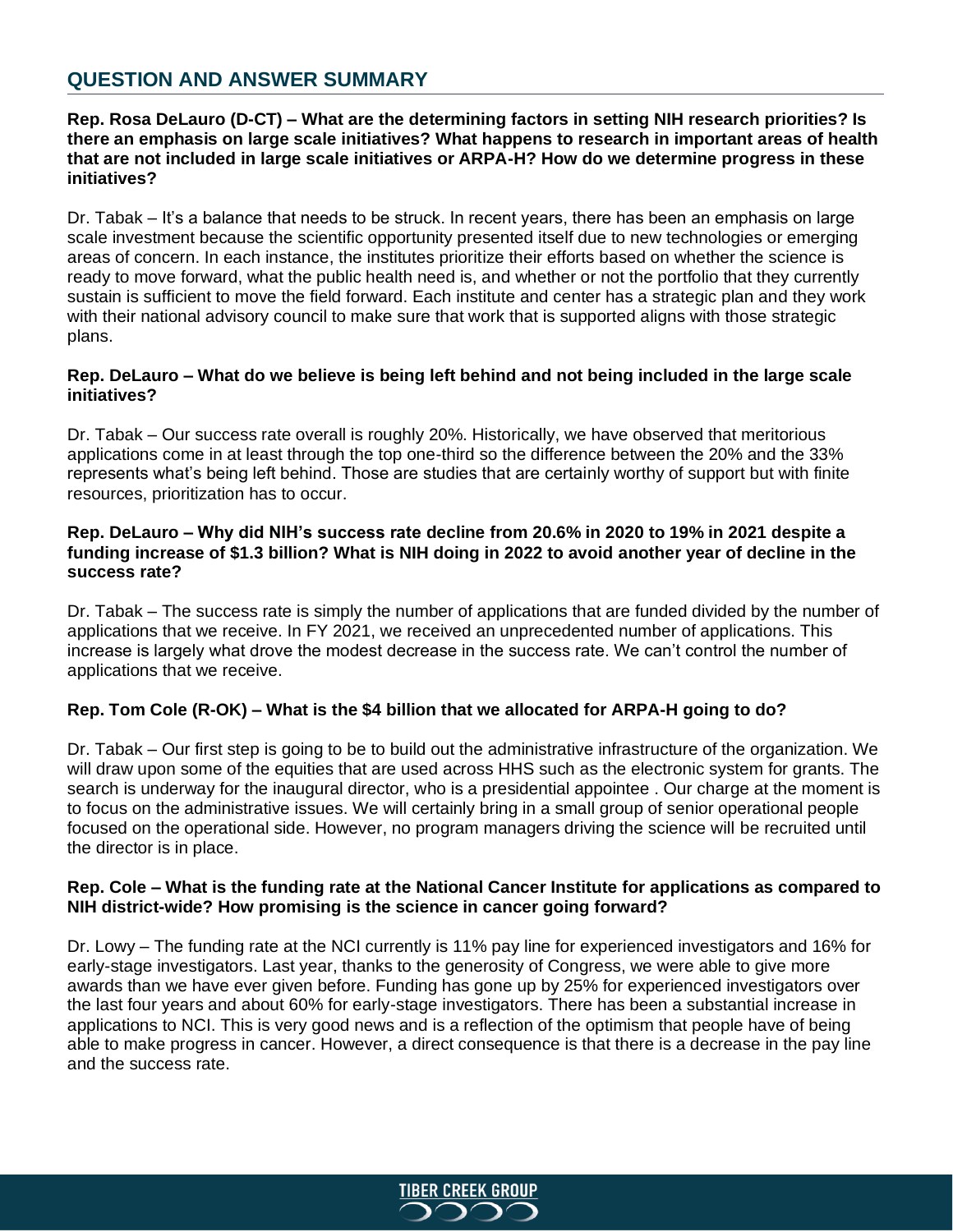## **Rep. Lucille Roybal-Allard (D-CA) – Do you believe a laboratory facility managed by Charles River Laboratories can meet the physical and psychological needs of chimpanzees previously used in biomedical experiments better than a sanctuary created and designed specifically to meet the needs of chimpanzees retired from research?**

Dr. Tabak - It's a balance between the facility the chimp is currently housed in versus their medical condition. It is the opinion of a panel of veterinarians from NIH and from Chimphaven and the facility that a certain number of chimps are just too frail to be moved safely. There is also some consideration that several of the chimps who are part of a social network should remain for that purpose as well.

### **Rep. Andy Harris (R-MD) - Are your statisticians going to take an early look at data to see if intravenous Aviptadil works or works adequately enough to authorize it and scale it up so that when we have a surge in infections this fall, we will have a late stage therapeutic available for patients?**

Dr. Fauci – Yes. As you know, the company who sponsors this has the opportunity to present the data to the FDA for an application for emergency use authorization (EUA). The NIH, in our clinical trials, provides all of the resources necessary to do that. It is not an NIH issue of whether this gets submitted to the FDA for an EUA. One of the things that's very clear is that we don't interfere with the way that the Data and Safety Monitoring Board (DSMB) looks at clinical trial data. That would be a conflict. We always welcome what they do. If DSMB takes a look at the data and feels it should be an early look then we welcome that.

# **Rep. Harris – The mean age of principal investigators at NIH increased from 2015 to 2020. The NIH is failing to address this properly. What are you going to do?**

Dr. Tabak – You're correct in the data. We are doing several things. Unfortunately, institutions around the country increasingly want their new faculty hires to have bridge funding before they give them a permanent appointment on their faculty. That was never an intended purpose of some of these transitional awards but they become a surrogate for deciding who gets tenure track position or not. We have instituted the CATS award which is an R01 application that does not allow any preliminary data for the submission of that award. The purpose is that it frees the young person from the work they did as a post-graduate student and allows them to go straight away to apply. We have also done a series of mentoring networks around the country to convince young people that the first R01 is something they should be striving for sooner rather than later. We're going to keep working on this because it's important.

# **Rep. Mark Pocan (D-WI) – What do we need to be doing to prepare for the next coronavirus or any other future pandemic that we aren't currently doing?**

Dr. Fauci – This is really part of the strategy that we have put into place not only to address the current outbreak of SARS-CoV-2 but also as part of our forward looking pandemic preparedness plan. What we're doing with regard to the current coronavirus is having already in place early clinical and pre-clinical studies of a pan-coronavirus vaccine. We've already have four or five variants in the world and the U.S. has experienced three of them. The strategy is to develop a vaccine that would have effectiveness against all of the current variants as well as any variant that might arrive out of the SARS-CoV-2 group and then extend that through the phylogenetic tree of coronavirus. The pandemic preparedness plan is built on a concept that was developed in our group by Barney Graham who developed the SARS-CoV-2 mRNA vaccine for Moderna. He suggested taking a representative microbe from each of the families that have potential pandemic capabilities and then do studies that would position us so that if we do get an outbreak from an Arenavirus, Alpha virus or Flavivirus, that we could get a vaccine into trial and ready to go within 100 days and in the second 100 days, be able to start distributing it.

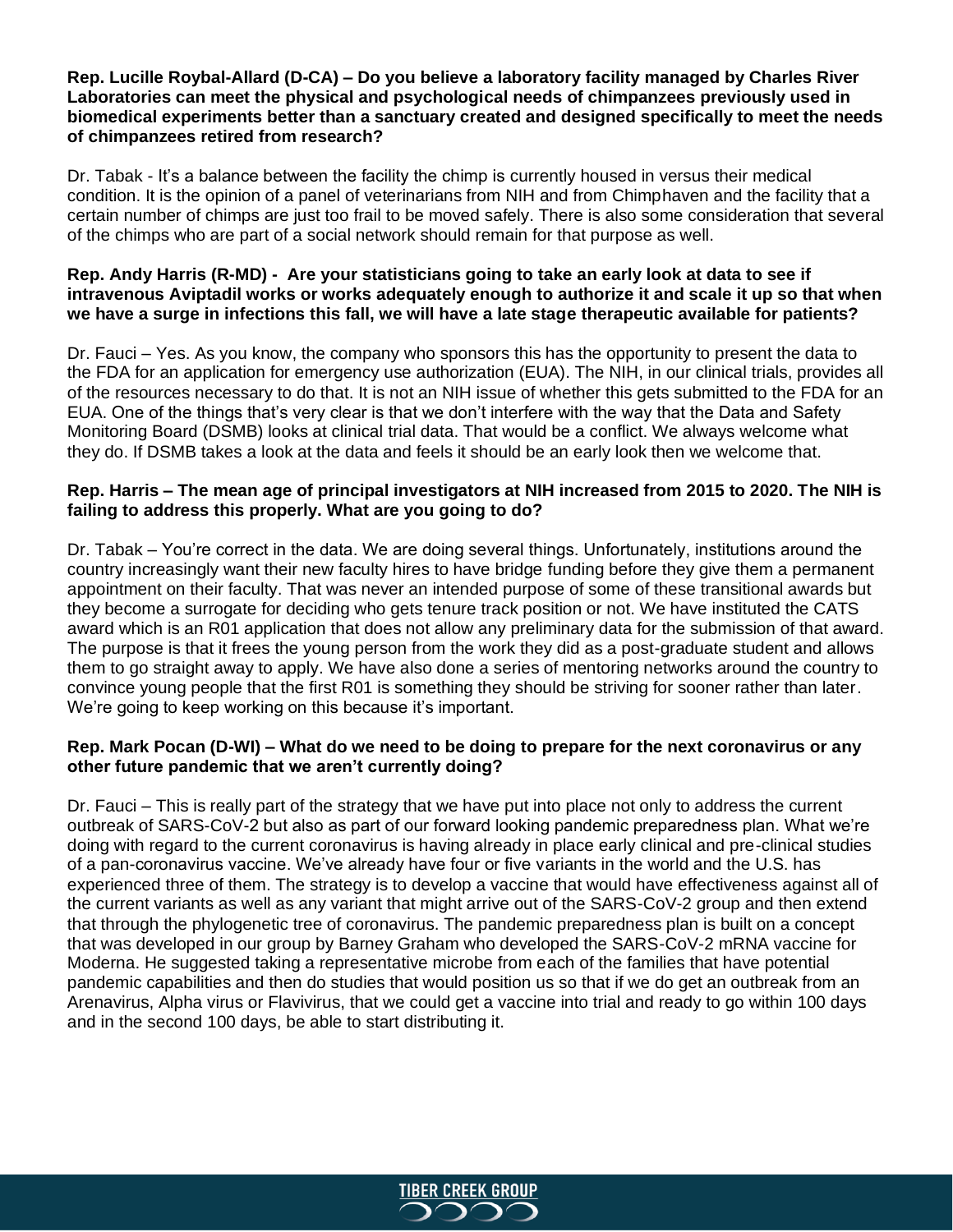# **Rep. Pocan – Do you consider pandemics like COVID-19 to be a threat to national security?**

Dr. Fauci – There is no doubt about that. Whenever you have something that threatens the economy and political stability of nations, it is part of global security. That's the reason why we take outbreaks very seriously. SARS-CoV-2 is historic and unlike anything we have seen in 104 years.

Dr. Tabak – Absolutely. Anything that destabilizes the economy and a nation represents that threat.

## **Rep. Pocan – In regards to the pan-coronavirus vaccine, will the NIH require its awardees to meet global access conditions on pricing, supplying, and technology sharing for any future vaccine?**

Dr. Fauci – We don't have that capability of guaranteeing global access. That's part of the broader government plan, which we're trying to do right now. As you know, \$5 billion of the \$15 billion was supposed to go to global. That global was not necessarily to get vaccine doses. We have enough vaccine doses for the developing world. What we don't have is developing the infrastructure to be able to turn vaccines into vaccinations. We are very committed to doing that and have always been but that's not in the realm of what NIH can do.

## **Rep. Chuck Fleischmann (R-TN) – What is the NIH's plan for moving towards more ethical alternatives to fetal tissue for research?**

Dr. Tabak – We continue to support research for alternatives in this instance but as you know, in order to validate the alternative, you have to compare it to something and that in fact is fetal tissue in many instances. We have awarded a number of grants in this area and we continue to make progress in that direction. However, it's difficult work and we continue to fund that type of research.

## **Rep. Fleischmann – How does the NIH plan on supporting the Undiagnosed Diseases Network (UDN) sites once the Common Fund support expires? How can we help develop a plan to sustain the work of UDN going forward?**

Dr. Tabak – Programs that are initially supported by the common fund graduate out of that program, which is meant to be an incubator space. UDN has done very important and outstanding work but you reach a point where the effort begins to blend into standard of care versus research so we need to define where that boundary is. We're working with the various groups around the country to see what options we may have going forward to sustain that portion of the UDN that remains in the research space but allow the portion that is in the standard of care to move into that arena.

# **Rep. Fleischmann – Considering the impact that COVID-19 has had across the world, do you advocate for a continued pause of gain of function research?**

Dr. Fauci – It's very important that we abide by the set guidelines of the conduct of research. One of the problems with the word gain of function is that it means so many different things to different people. There have been multi-year processes that have set the guardrails for work on different pathogens. Those guardrails have worked quite well and everyone is very sensitive to make sure that research is conducted in a safe and effective manner and that it is peer reviewed by people who are qualified to make that determination.

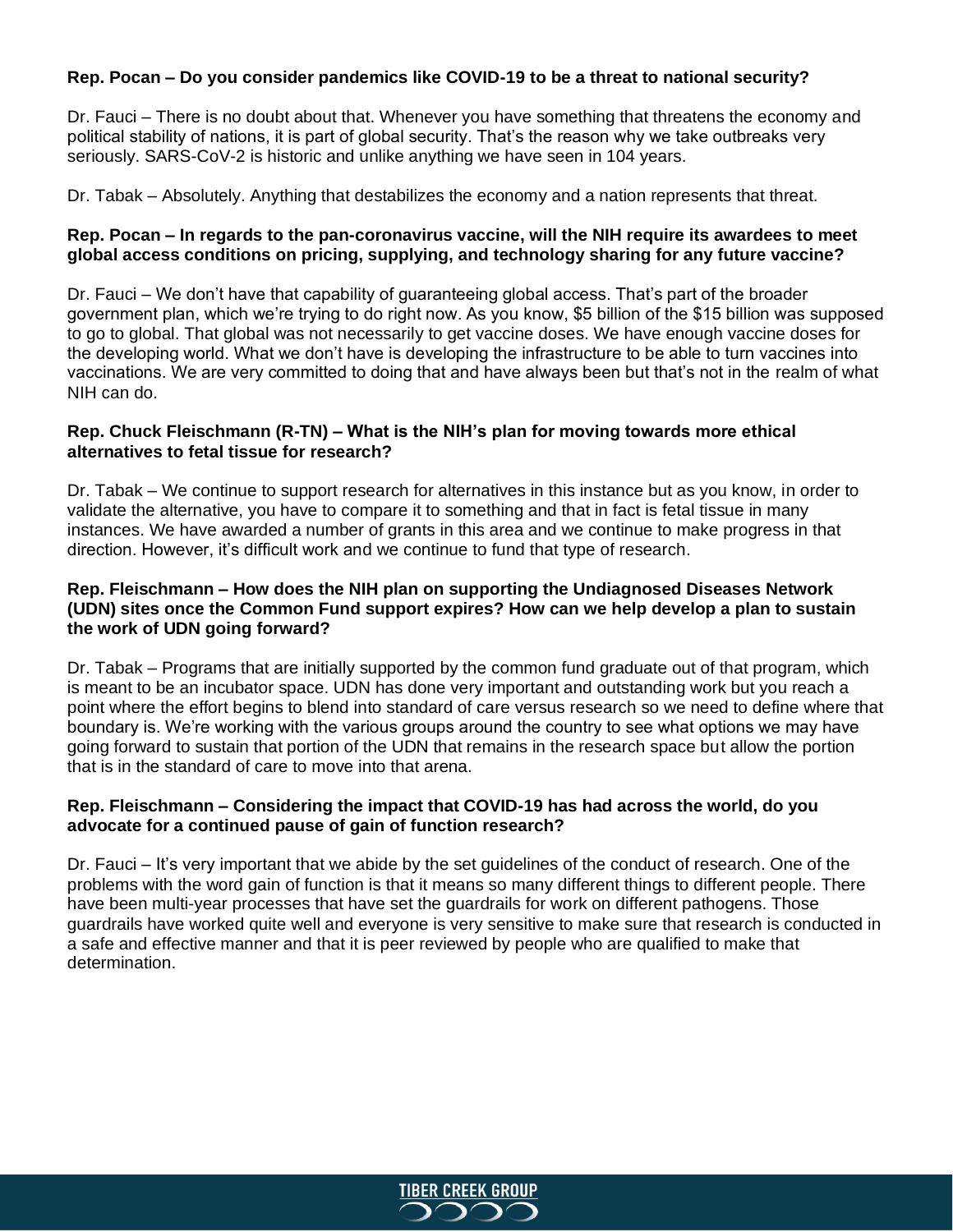## **Rep. Bonnie Watson Coleman (D-NJ) – What kind of success have you had in expanding the diversity of the NIH workforce and the diversity of the grants that are funded?**

Dr. Tabak – I want to assure you that I'm committed to diversifying the biomedical research workforce. I've been using a variety of approaches to try and diversify our grantees. For example, we have developed the first award which is designed to build communities of scientists in an effort to ensure that you have a sustainable and inclusive environment for new hires. We have also increased support for the NIH MD loan repayment program, which currently supports over 100 talented scientists each year from racial and ethnic minority backgrounds or scientists interested in health disparities. Several of the institutes have specific programs that are designed to onramp individuals from diverse backgrounds into positions of tenure track at universities.

# **Rep. Watson Coleman – Which of these initiatives have been implemented in the last year and a half?**

Dr. Tabak – The first program I mentioned is in its second year and we are currently looking at applications for year two. They are under review. The last program I mentioned is new within the last year. The loan repayment program has been used in prior years.

# **Rep. Jaime Herrera Beutler (R-WA) – How is the FY 2023 budget request going to help you reduce opioid overdose deaths?**

Dr. Volkow – The budget is going to help us accelerate research in this area that is becoming very challenging because the complexity of overdose deaths has increased during the COVID pandemic. Initially we started with research investments to improve the treatment of patients who suffer from pain so they would not be given opioids when they didn't need it. Then it shifted to heroin and then after that it shifted to synthetic fentanyl. Now fentanyl is being mixed with cocaine and methamphetamine to illicitly manufacture pills. So, we need to diversify our scientific projects to go beyond interventions for prevention that just focus on pain and expand into addressing the needs and vulnerabilities of individuals that may be exposed by accident to these substances. This requires a range of interventions. At the same time, we need to do research to give us better medications to reverse overdoses because Naloxone is not so effective in this new era of very powerful drugs.

# **Rep. Lois Frankel (D-FL) – How will the Cancer Moonshot invest in patient navigator services to ensure access to any new treatments?**

Dr. Lowy - Patient navigation is one of several aspects in trying to provide optimal treatment for patients with cancer, which has become much more complicated in recent years, in part because of its success. In terms of approval of patient navigation, this is beyond the NIH. However, we conduct research to try to optimize patient navigation along with many other aspects of trying to help people have appropriate and full access to cancer care. This includes doing patient care at home, changing radio therapy, and figuring out how to provide optimal care to all patients.

# **Rep. Frankel – Is there a timeline for new products to monitor falls in older adults?**

Dr. Tabak – The National Institute of Aging's Small Business Program has made several awards and supported a small company that has developed a medical alert pendent that does automatic fall detection. This has been licensed and integrated into medical devices broadly and is available through a variety of mass market retailers. They're also supporting additional research to develop sensors that detect floor vibrations, which could be very valuable for people who are hospitalized or otherwise infirmed.

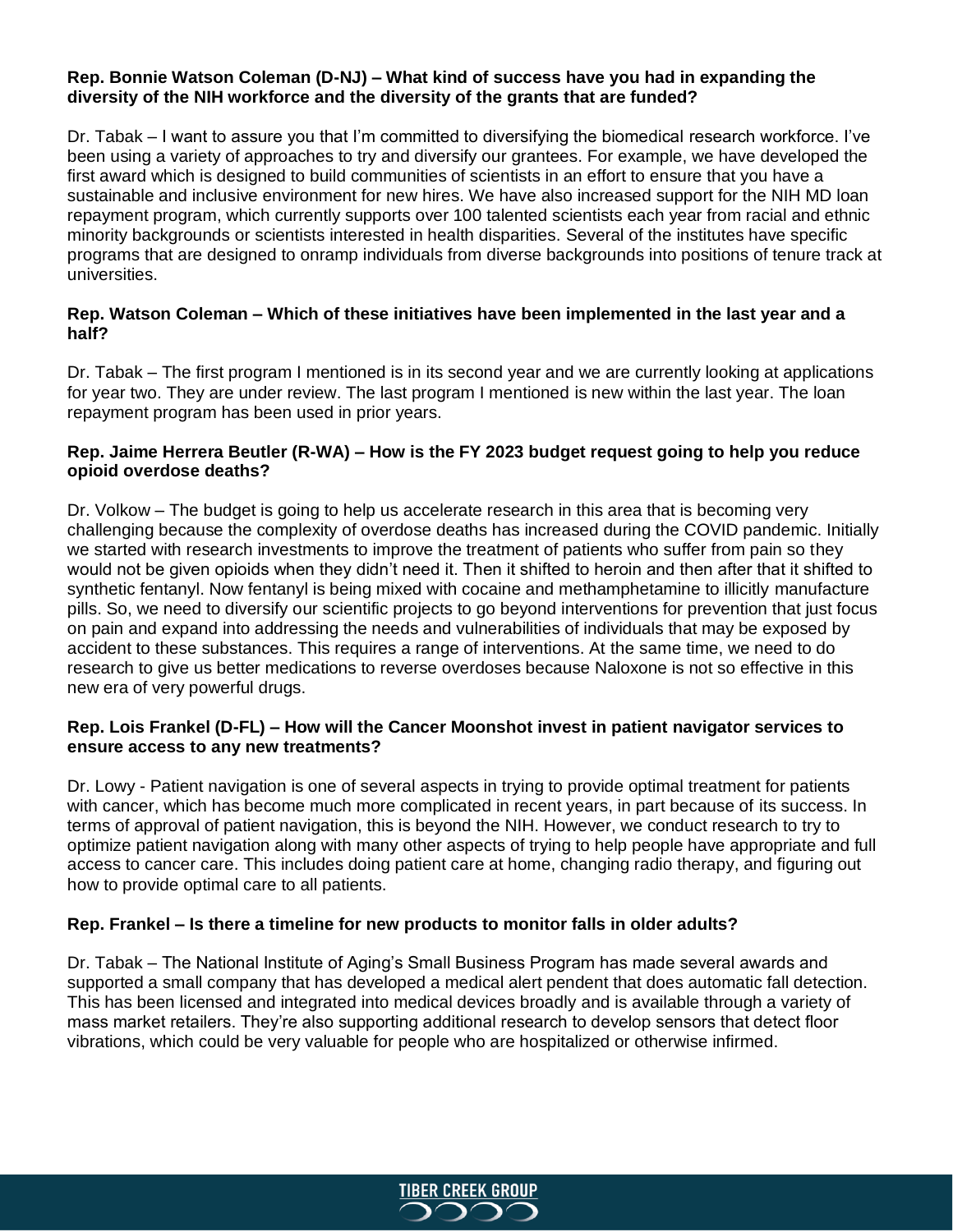#### **Rep. John Moolenaar (R-MI) – Can you comment on policy that allows scientists at NIH to receive royalties? Will you take a fresh look at that policy?**

Dr. Tabak – The award of royalties is based on the Bayh-Dole Act, which makes no distinction as to whether or not the inventor is paid by the government, the private sector, academia, etc. So, we're following that Act when it comes to that. In terms of the potential for conflict, no individual who is in a decision making role on a particular product would have benefitted from being the inventor of that product because we separate out those functions.

# **Rep. Cheri Bustos (D-IL) - What broader impact would the FY 2023 budget request have on addressing inequities that lead to disparities in access to care and patient outcomes?**

Dr. Tabak – It will do so in several ways. Our work in health disparities is increasingly being done at the community level. We have learned that you can't just parachute into a community, study it, and then disappear. You have to establish meaningful trust, which takes time.

Dr. Gibbons – Addressing health inequities often involves addressing the social determinants of health. As a result, you need a multi-pronged strategy that often belongs in the community that can co-develop strategies with us to address inequities. This has been borne out to be very successful in addressing the pandemic and indeed has a broad array of capabilities to address cardiovascular disease, HIV/AIDS, maternal mortality and morbidity, etc.

## **Rep. Bustos – Can you comment on the President's budget request for NIH supporting the recently announced Equity Action Plan?**

Dr. Tabak – Each institute and center is developing their own plan for their own individual organization. In it, they will point out what gaps exist in terms of what they do internally and externally. These plans will be shared among all the institute and center directors so we can learn best practices. This will be an annual event so they will be updated going forward.

#### **Rep. Ben Cline (R-VA) – Would you agree that during the times of the COVID lockdown, we have seen increases in depression among young people?**

Dr. Fauci – There's no doubt that when you put restraints on society that it causes emotional and mental stress but you have to have a balance of saving people's lives from getting infected and in hospitalizations.

# **Rep. Cline – Would you agree that suicide rates have increased among young people?**

Dr. Fauci – Indeed, they have.

# **Rep. Cline – Would you agree that domestic violence rates has increased?**

Dr. Fauci- Yes.

#### **Rep. Cline – Would you agree that drug and alcohol use increased during the lockdowns?**

Dr. Fauci – I'm not sure if the lockdowns themselves caused that and I'm wondering why you're asking me about lockdowns because there were not complete lockdowns in this country. There were restrictions but there were not lockdowns. China is now going into a real lockdown. So, I would disagree with characterizing whatever went on in this country as a full lockdown.

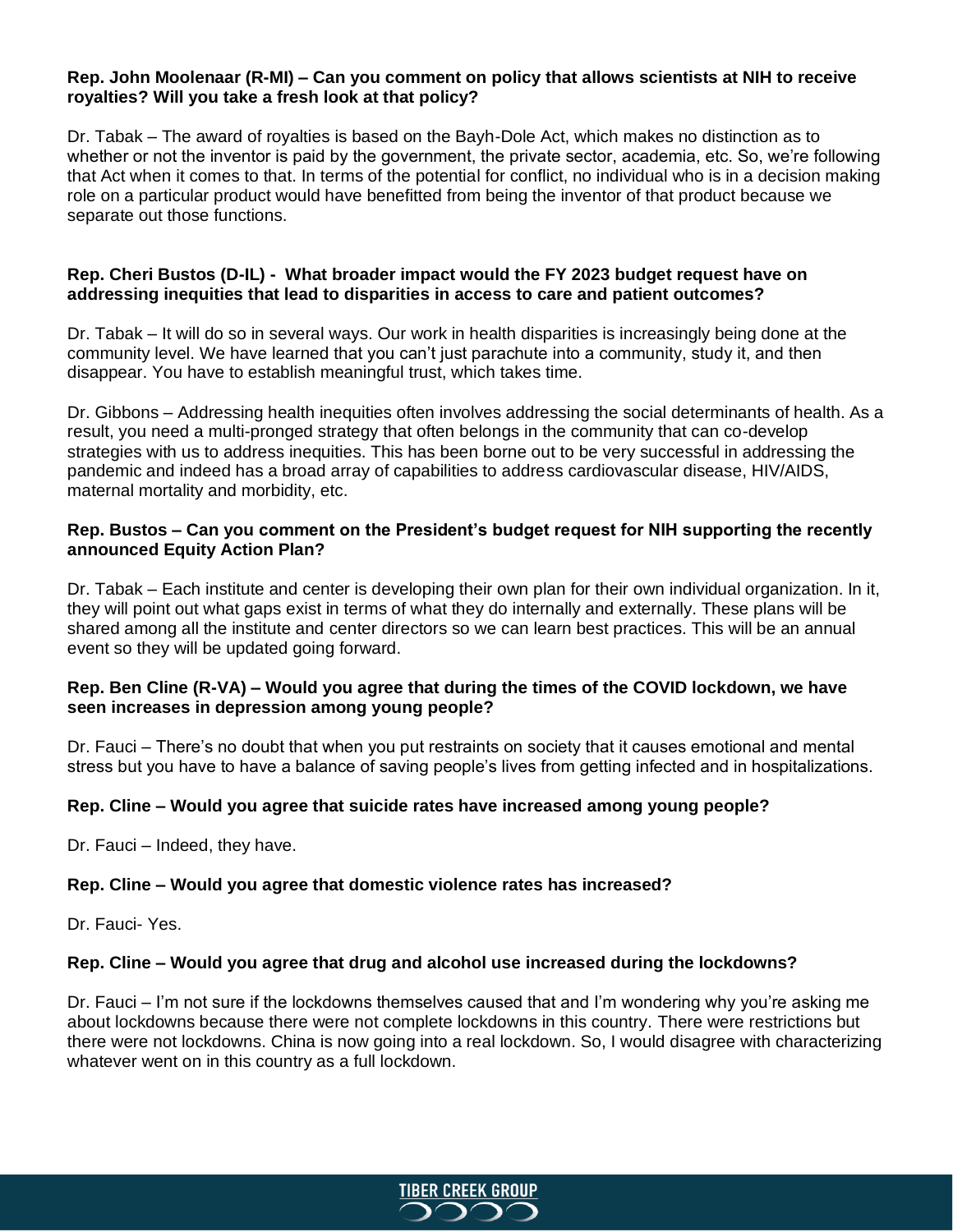#### **Rep. Josh Harder (D-CA) - What can the NIH commit to doing with this year's budget to ensure that federal dollars are directed to programming and research to tackle the issues of air quality and asthma?**

Dr. Tabak - The budget does request resources to study the effect of climate on health.

Dr. Gibbons - We've known for many years that air pollution has an impact on the lung development of children, such that it stunts the development of lungs and predisposes to conditions like asthma. We've actually seen trends over time, that when the air quality improves, there is an improvement in that childhood lung function. So, we know that if we can mitigate that exposure, it can have benefits. Similarly, we recognize that there are many communities, often lower income communities, communities of color, that are particularly besieged by the challenges. We are making progress and getting a greater understanding of the inflammation induced by those particles on the lung. Our treatment strategies have improved substantially as a result of basic research, in which we're understanding now the pathways, and now new therapeutic targets to reduce that inflammation and enhance lung health. There's greater precision medicine now in how we treat asthma. But certainly, we still need to do a lot more of the root causes that relate to climate, climate change, and the effects of wildfires and everything that's exacerbating that whole spectrum of etiology of asthma.

## **Rep. Harder – How influential do you think the wildfires in California are in some of the asthma and air quality concerns that we're seeing?**

Dr. Gibbons - It clearly is contributory. We're seeing that pattern as measured in changes in those particulate matter. Air quality is deteriorating. Moreover, with the prevailing winds, those declines in air quality sweep across the country as well. We recognize that this is going to be a national problem. With the trends of climate change, wildfires, and declining air quality, an ongoing problem that we hope we can potentially address the health effects through this NIH program of climate change and health.

## **Rep. Katherine Clark (D-MA) - How is the NIH ensuring mental and behavioral health is appropriately addressed, including coordination among multiple relevant institutes and centers? Do you have the resources necessary to meet this moment?**

Dr. Tabak – We do have opportunities across NIH for the different institutes and centers in the space to collaborate with one another. For example, the BRAIN Initiative is now seeking to understand how the circuits in the brain work. But there is also an emphasis on the community based level of making sure that the appropriate mental health services are provided to those in need, as well as efforts to avoid the stigmatization that accompanies mental health conditions.

Dr. Volkow - As we're addressing all of the challenges with the COVID pandemic, we realized that even after the pandemic, the problems that have arisen from mental health issues are going to be remaining. Children and adolescents are particularly vulnerable. We're already seeing that with 30% increases in depression, anxiety, and loneliness. We've also seen an increase in suicides among teenagers as well as increases in unintentional overdoses among adolescents. And for the first time, we're seeing overdose deaths in adolescents from fentanyl. The situation is clearly urgent. We're joining our efforts across the different institutes to try to understand how this ultimately affects the behavior of a child, what the trajectories are, and what interventions we can do to support them. It's clear that it's going to have to be personalized and that the social determinants of health are crucial. We've learned to recognize that those that are in adverse economic situations or social stressors are the most vulnerable. So, understanding those factors so that we can develop interventions that can be targeted and importantly, putting the resources that are necessary to provide those evidence based interventions to protect our children and adolescents.

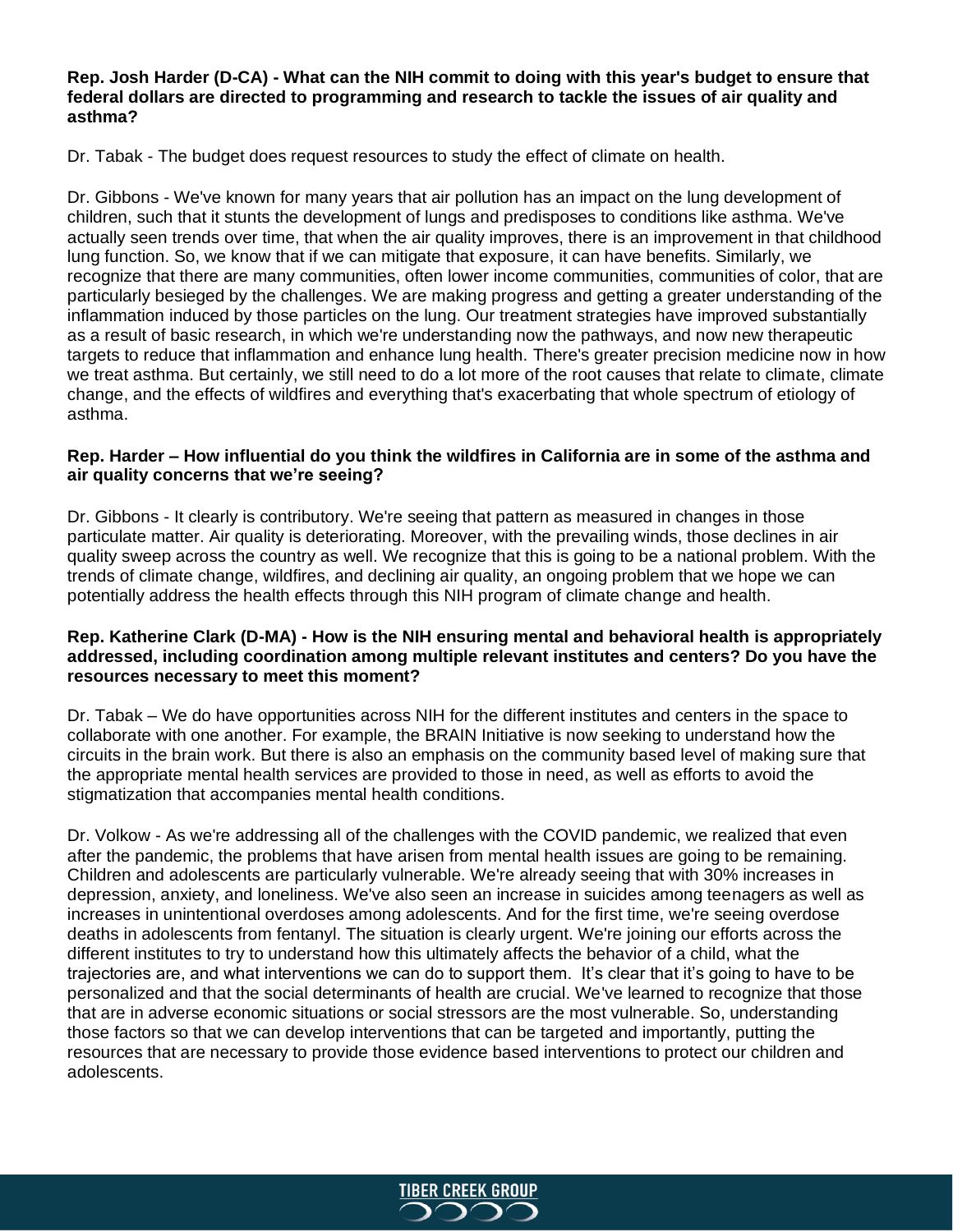#### **Rep. Clark - Is there a plan on how to solicit and evaluate proposals for where ARPA-H will physically be located, and when do you expect a director to be appointed?**

Dr. Tabak - The search process is underway for the inaugural director of ARPA-H. This is a presidential appointment so this is being driven by the White House. There has been no commitment made to the physical location of where ARPA-H will be located. We obviously are continuing to frame this out for the consideration of the Secretary and for whoever the inaugural director may be. But until that appointment is made no decision will be made on the physical location.

## **Rep. Clark – So, there is no timeline for a selection process?**

Dr. Tabak - I can tell you that the search is definitely ongoing. And I know that the intention is to move that as rapidly as possible.

#### **Rep. Brenda Lawrence (D-MI) – Can you speak to the importance of resuming federal research into firearm violence reduction?**

Dr. Tabak - 10 awards were recently made. The future research directions will likely include work to better understand the interplay of the neurological, biological, psychological, and social and structural processes that may enter into this. Also, emphasis on violence and trauma screenings and interventions need to be developed, and then made available both in healthcare settings, as well as school settings. We have come to understand that the violence prevention efforts have to be multi-level and focused on mechanisms of action. So just to give you an example, one of the awards was made to evaluate the effectiveness of child and family traumatic stress intervention, to reduce PTSS in youth after they were assaulted. It's things like this that will hopefully help us reduce and eventually eliminate these tragic events.

## **Rep. Lawrence - Can you highlight the impact of last year's investment in mental health research? How does this year's funding increase build on the NIH's work from last year?**

Dr. Tabak - The work that has been recently supported is really to strengthen mental health response during the time of the pandemic. It seeks to really increase uptake of those practices that we know that are effective. So, for example, it turns out that digital health care platforms are really good approaches, and we have to be able to figure out how to adapt those formats and platforms to where it is most needed.

Dr. Bianchi - One of the things that we are very excited about is the de-stigmatization of youth mental health issues. We are co-funding a high school essay challenge to bring high school students in to write about their experiences. There's no question that children and adolescents have been significantly affected by all kinds of issues related to the pandemic.

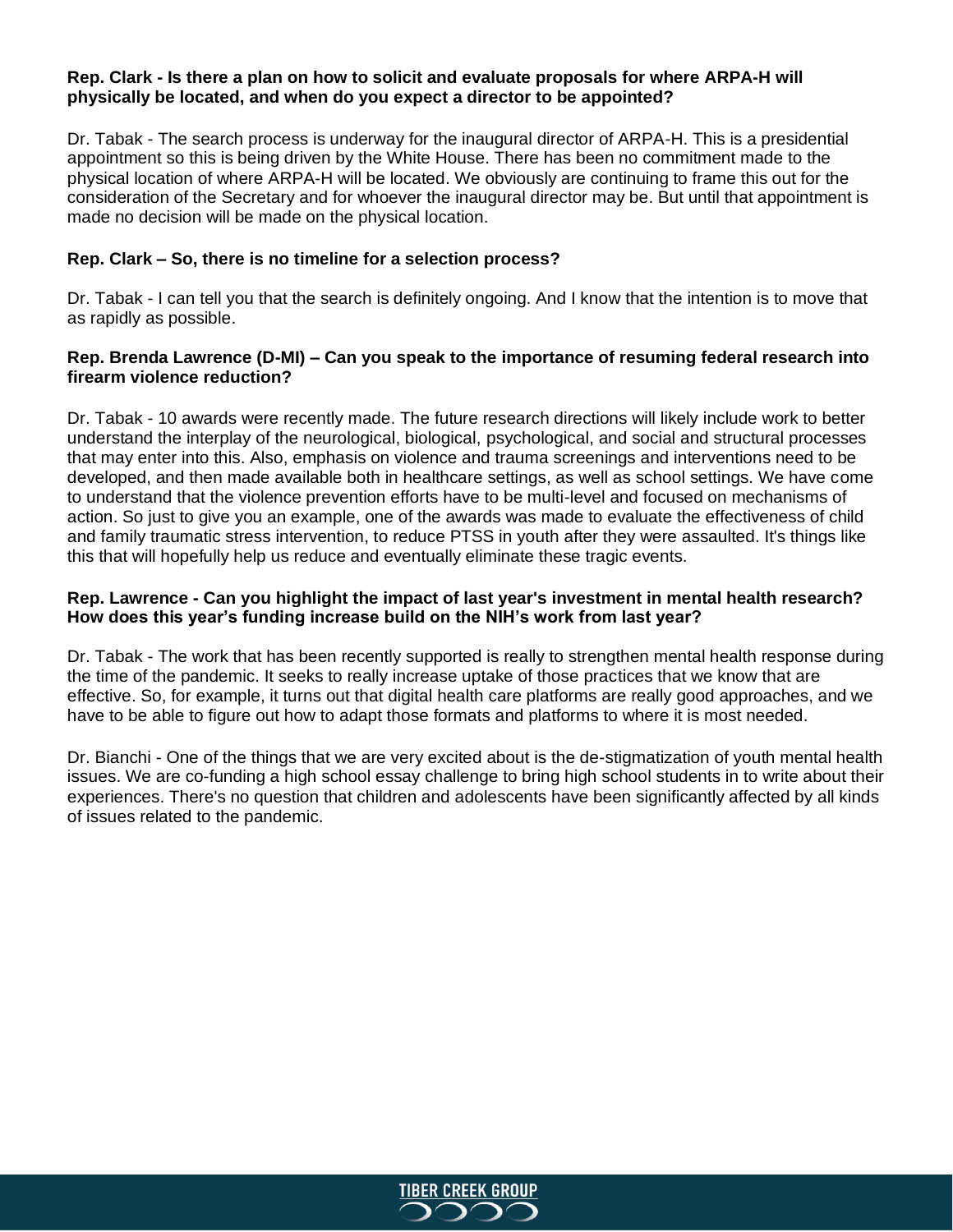# **Rep. DeLauro - Can you provide us with an update on the development of the universal flu vaccine?**

Dr. Fauci – The money that was given to us in the last appropriation has been very helpful and the additional plus up in the current 2023 budget will be very helpful. So, what we have been doing over the last couple of years now is bringing a number of new concepts into the universal flu vaccine. One of the approaches is to use new platforms, one of which is referred to as nanoparticle, which is a component of a vaccine that allows you to tack on to these micro particles, any of a number of immunogens. One of them is one that is very common to virtually all of the flu within a particular group of influenzas. In preliminary studies they look really very good both in the animal model and in phase one studies in which you induce a response that goes well beyond just the particular flu that you're vaccinating against. In addition, a number of studies both intramurally at the NIH campus in Bethesda as well as in our grantees have now put into both preclinical and phase one study a number of candidates using these various platforms. The results look actually really very good in the sense of a vaccination that goes well beyond the particular isolate that you're dealing with and covers. Flu is divided into two main groups, group one and group two. We now look like we can get good responses that have both depth and breadth against multiple ones within either group one or group two. So as months and years go by, we're getting closer and closer to what I think will be a much more effective and universal vaccine.

#### **Rep. Cole - On the Alzheimer's front, we've made considerable investments and we've had a lot of concern about the sheer expense this disease imposes on us. How do you see the state of play? Also, what are your thoughts on marijuana use given the prevalence that we have now?**

Dr. Tabak – We're funding more than 350 trials in this space now. 70 are pharmacologic treatment and prevention trials. 120 are non-pharmacological and prevention trials. Then the remainder are related to dementia care and caregiving intervention tools. Our public private partnership has identified over 550 new drug targets. The National Institute on Aging's IMPACT Collaboratory is developing pragmatic trial infrastructure to really look at how we improve care for Alzheimer's patients.

Dr. Volkow - Indeed, the use of marijuana has gone up, particularly among those that are 18 years of age or older. During the COVID pandemic, we have seen this has increased and among the areas that were most concerning is pregnant women. We've seen during the COVID pandemic a significant rise in the utilization of marijuana, whether it is for so called medical purposes or recreational use. All along, we've also been very concerned about the consequences of marijuana use particularly on the developing brain and that actually goes starting in fetal development or childhood and adolescence. The data already shows that the outcomes are much worse for women that smoked marijuana during pregnancy. The data also shows that use of marijuana in teenage years actually significantly impairs the performance of these teenagers at school. What is also worrisome is we have seen significant increases in acute psychosis associated with the use of marijuana across all ages. This is in part driven by the fact that the currently available marijuana has higher content THC so it's much more powerful. This is also associated with higher risk for accidents. There are other areas that are not clear, but the numbers seem to suggest that there is an increased risk, for example, on suicidal behavior among people that are using marijuana regularly. The extent to which they are using marijuana to escape suicidal thinking, as opposed to having causality association is unclear. But we are prioritizing these areas because the American public deserves to what the potential consequences are of taking marijuana.

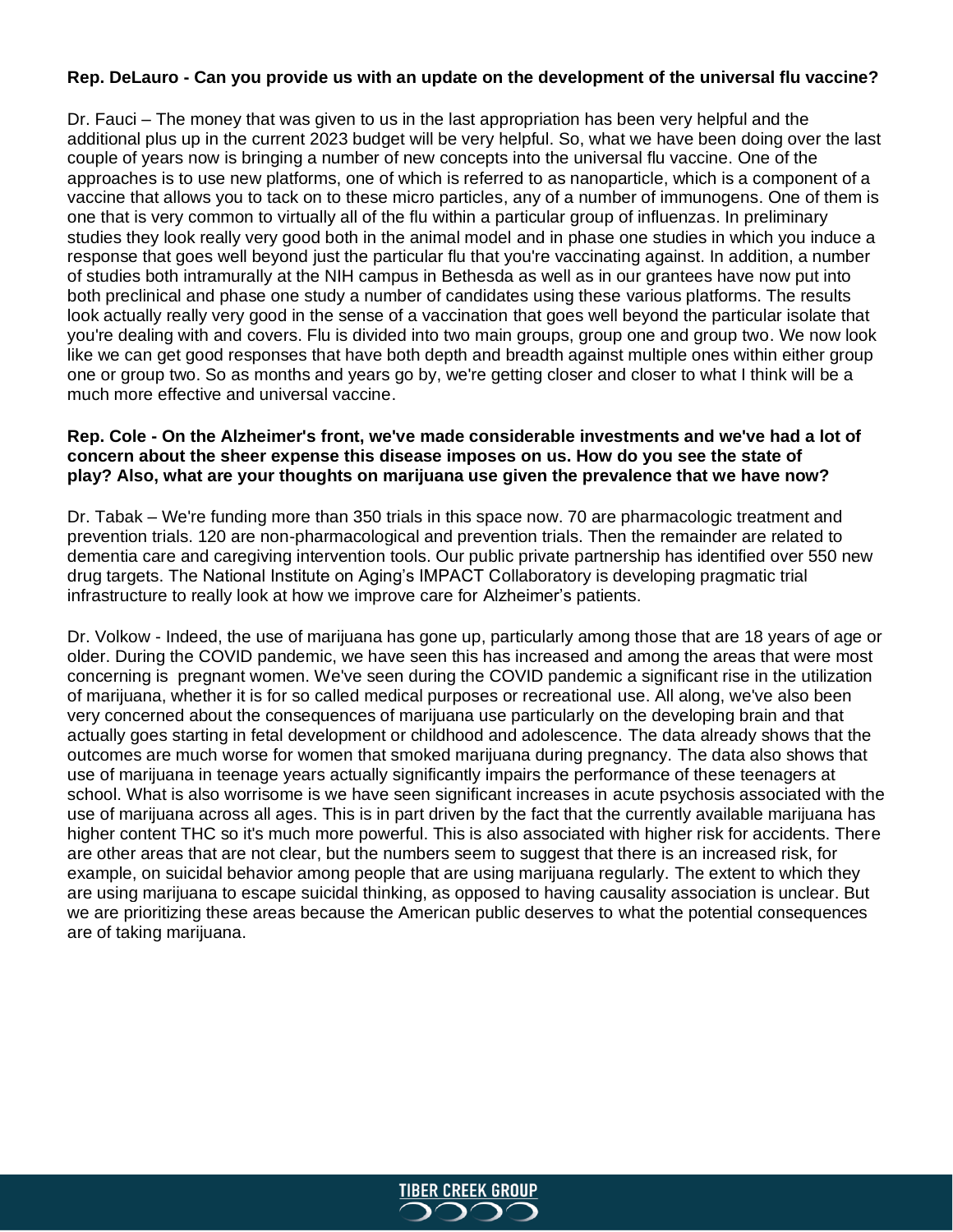### **Rep. DeLauro - Can you tell us a little bit about your research to reduce rates of maternal mortality and morbidity? Are you seeing progress? How are the Centers for Excellence going to help achieve the long term success?**

Dr. Bianchi - The goals of the IMPROVE initiative are to prevent maternal mortality, decrease severe maternal morbidity, and promote health equity. Because of the timing of the budget this year, what we've decided to do is have three very strong pillars that will roll into the Centers of Excellence. The Centers of Excellence funding opportunity announcement will come out this summer. In the meantime, we have a major goal of increasing community partnerships. In particular, we want to bring in communities that have knowledge of the local culture and have a trusted relationship. We need people who have a trusted relationship in the community to begin to implement changes that will result in improved maternal care. The other thing that we're doing is we're developing technologies that will particularly improve care for women who are in underserved areas, the so called maternity deserts, as well as women in rural environments who don't have access to obstetric care. We're looking at wearables and we are looking at cell phone apps as ways that we can monitor women who are in trouble and who need to get appropriate care.

## **Rep. Roybal-Allard - Is there a difference in the drug overdose deaths across states that have criminalized fentanyl test strips versus those that have not?**

Dr. Volkow - That is an important scientific question and one that we will look into. Currently, we do not have that data but we can clearly tell you from the epidemiological studies that have actually reported that a significant number of overdose deaths from individuals that are taking drugs like cocaine and methamphetamine that are contaminated with fentanyl was unbeknownst to the user. So, providing them with a tool that enables them to actually test the drugs that they are buying to see if they have fentanyl, would significantly decrease the risk of overdosing.

## **Rep. Harris – I know that the National Institute on Aging did not directly fund the Aduhelm research but do you think FDA decision's to take the particular track they have for payment for it, will have a relatively chilling effect on privately funded Alzheimer's research going into the future?**

Dr. Tabak – This is something that NIH has no authority over. Partnerships with industry are very important to moving our agenda forward.

## **Rep. Fleischmann - Given the recent efforts in xenotransplantation, does the NIH have any plans to develop protocols and research into this area, given the shortage of cadaveric organs readily available for patients in need?**

Dr. Gibbons – From the standpoint of the National Heart, Lung and Blood Institute, this is an area that has been investigated for decades. And certainly, there has been some progress made, particularly related to newer technologies, even genetic engineering, gene editing technologies. However, I think we do need to be sure that the zeal of with which this is being implemented is done in keeping with that science. And so, it's quite clear that there still needs to be a lot more work done before this is really translating into clinical practice. Also, some major issues that may need to be addressed with regard to still acute rejection. This is an area that has been on the horizon for many years. There are some opportunities for progress but it's still in the early days.

Dr. Fauci - There are a lot of problems with xenotransplantation. I think we just recently had the experience of the transplant of a pig heart in an individual and what happened was that there was a pig virus in the organ that was transplanted. It was very likely that with the immunosuppression following the transplantation that you reactivated a cytomegalovirus from the pig, which might have actually caused the death of the individual. It's a very important goal because of the shortage that we have but there's a lot of work that needs to be done.

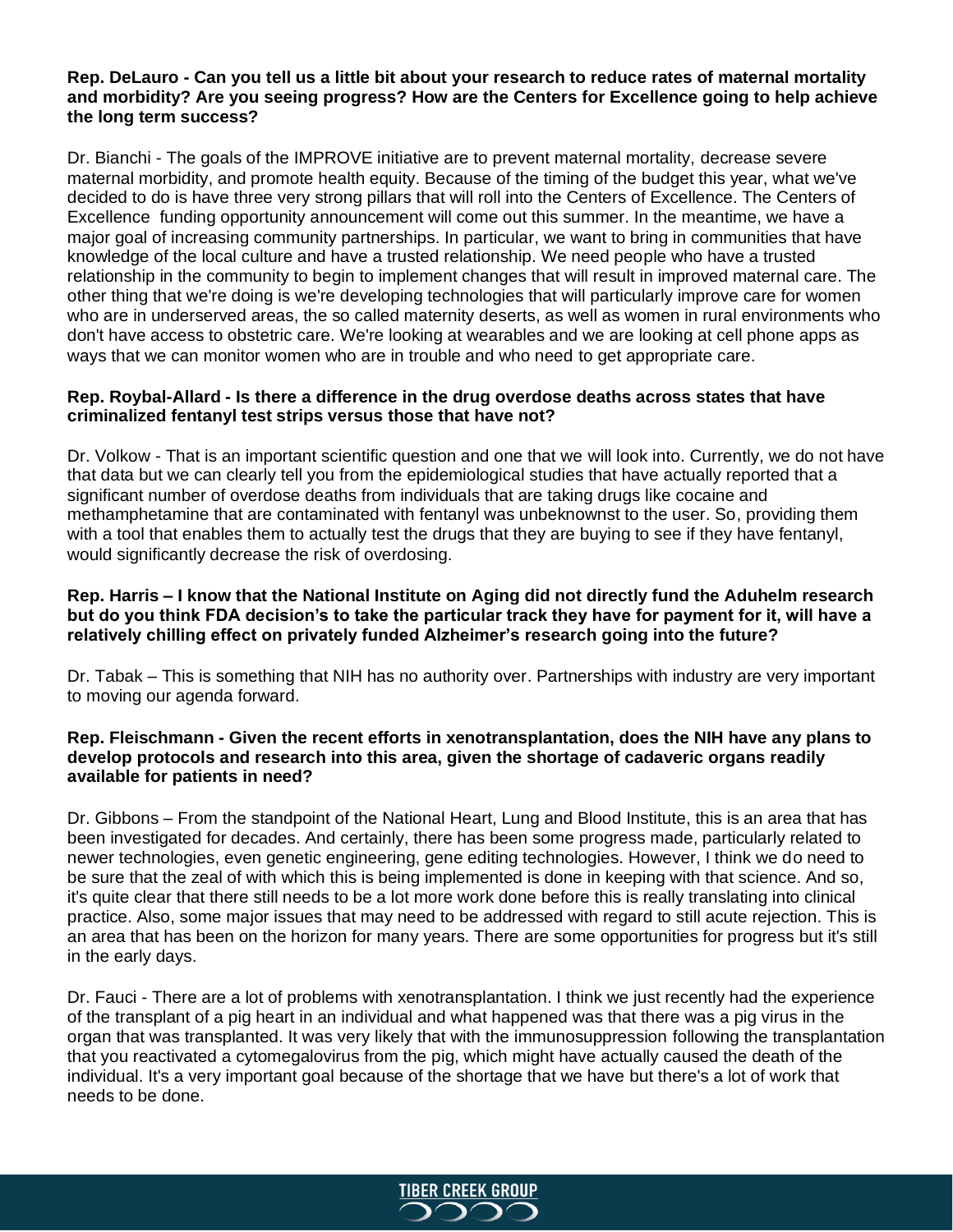# **Rep. Herrera Beutler – Will ARPA-H be providing funding for pediatric research?**

Dr. Tabak – We don't know what ARPA-H will be funding yet. That will be driven by the inaugural director and the program managers that he or she hires. Certainly, I can't imagine that we would leave children behind.

#### **Rep. Herrera Beutler – Do we know more about stillbirth? Are we able to treat this better?**

Dr. Bianchi - Stillbirth refers to a spontaneous death of the fetus after 20 weeks in the womb. It's a tragedy and it's something that we still don't know a lot about. What we do know is about 20% of the stillbirths are caused by an extra chromosome. Presumably there are some additional genetic causes that involve only one gene or a cluster of genes. One of the things that we have funded in the past year, in conjunction with the Human Genome Institute, is an expert curation panel on gene mutations as a cause of stillbirth. In the past year, there's been tremendous progress in the sequencing of the human genome, but what you need to know is how to interpret that information. So, we are funding an expert panel of computer scientists, maternal fetal medicine specialists, geneticists, etc. to look at these mutations, and then determine which ones of them may be associated with stillbirth. Adverse outcomes of pregnancy are a very high priority for our institute and preventing those adverse outcomes.

# **Rep. Moolenaar – What are your insights on when we will no longer call the current COVID-19 public health emergency a pandemic? Are there criteria or benchmarks? What kind of a process will we go through to make that determination?**

Dr. Fauci - No, there really is no firm, widely acceptable definition. When one talks about pandemic, you talk about a highly transmissible infection that is essentially widely distributed throughout the globe. When you're in the acute fulminant stage of pandemic the way we were in the U.S. just a few months ago, we had 900,000 cases a day, tens of thousands of hospitalizations, and we were averaging 3,000 deaths a day. That's a highly fulminant stage of a pandemic. We then came down to a low level and now we're unfortunately ticking up a bit. When you get down to a level where it isn't disrupting society, it isn't causing deaths that stress your hospital system, and you have a level of infection that, might be comparable to what you see with respiratory syncytial virus or para-influenza, it wouldn't be considered a pandemic in the classic sense. But there's a lot of gray zone about the definition. I don't think you're going to see all of a sudden one day that there's going to be a declaration that the pandemic is over. It will likely be that it is no longer in the pandemic phase and it's more of an endemic kind of infection that you could live with. Right now, we're not there.

# **Rep. Moolenaar – Where do we stand with the public health emergency and legal definitions within the states and throughout the country?**

Dr. Fauci - I'm not sure I can answer that with any authority because that's not what we do here at the NIH. There will be a time when an examination of the level of infection and the level of impact in the country will then dictate whether or not it's pulled back as an emergency. I don't think I can give you a really good answer on that.